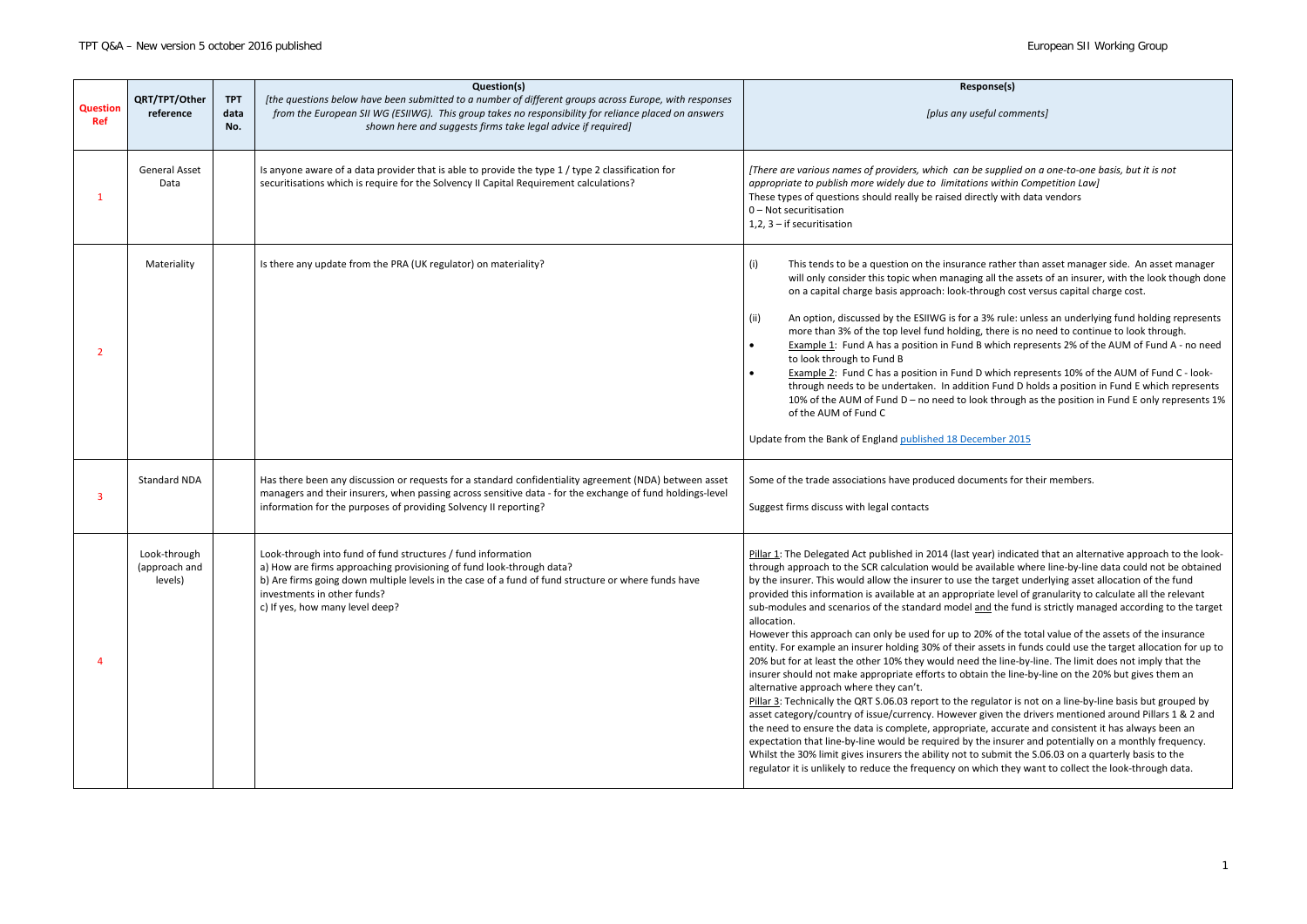| <b>Response(s)</b>                                                                                                                                    |
|-------------------------------------------------------------------------------------------------------------------------------------------------------|
| [plus any useful comments]                                                                                                                            |
|                                                                                                                                                       |
| are class level                                                                                                                                       |
|                                                                                                                                                       |
|                                                                                                                                                       |
|                                                                                                                                                       |
|                                                                                                                                                       |
|                                                                                                                                                       |
| ind completing the TPT, they are reported as a line item and the<br>itional data from the appropriate source - unless the entity<br>ded look-through. |
| shed some guidance                                                                                                                                    |
| be reconciled to the NAV/carrying value for the fund/share class<br>ty is seeking look-through data on.                                               |
|                                                                                                                                                       |
|                                                                                                                                                       |
|                                                                                                                                                       |
|                                                                                                                                                       |
|                                                                                                                                                       |
|                                                                                                                                                       |
|                                                                                                                                                       |
|                                                                                                                                                       |
|                                                                                                                                                       |
|                                                                                                                                                       |
| this particular example 3,000 shares should be reported on one<br>qual                                                                                |
|                                                                                                                                                       |
|                                                                                                                                                       |

|                               | QRT/TPT/Other                                             | <b>TPT</b>  | Question(s)<br>[the questions below have been submitted to a number of different groups across Europe, with responses                                                                                                                                                                                                                                                                                                                                                                                       | <b>Response(s)</b>                                                                                                                                                                                                                                                                                                                        |
|-------------------------------|-----------------------------------------------------------|-------------|-------------------------------------------------------------------------------------------------------------------------------------------------------------------------------------------------------------------------------------------------------------------------------------------------------------------------------------------------------------------------------------------------------------------------------------------------------------------------------------------------------------|-------------------------------------------------------------------------------------------------------------------------------------------------------------------------------------------------------------------------------------------------------------------------------------------------------------------------------------------|
| <b>Question</b><br><b>Ref</b> | reference                                                 | data<br>No. | from the European SII WG (ESIIWG). This group takes no responsibility for reliance placed on answers<br>shown here and suggests firms take legal advice if required]                                                                                                                                                                                                                                                                                                                                        | [plus any useful comments]                                                                                                                                                                                                                                                                                                                |
|                               | Look-through<br>(in relation to<br>share classes)         |             | a) How are firms approaching provisioning of look-through when clients are invested in specific share<br>classes?<br>b) Is the fund information being provided tailored to the specific share class - including attribution of<br>specific share class hedging as may apply to the class the client is invested in?                                                                                                                                                                                         | The TPT has been created to show at share class level                                                                                                                                                                                                                                                                                     |
|                               | Preparatory<br>Reporting<br>(UK)                          |             | Do you know if PRA would expect the YE 2014 data for preparatory submission to be based on the Nov<br>2014 format? This is relevant because the Nov 2014 templates for S.06.02 includes additional data points<br>e.g. infrastructure investment (C0300), etc.                                                                                                                                                                                                                                              | Yes - November 2014                                                                                                                                                                                                                                                                                                                       |
|                               | Products                                                  |             | Can we have some clarification on the following products and how they should be reported:<br>* Unit linked<br>* Investment Trusts<br>* Fund of Funds                                                                                                                                                                                                                                                                                                                                                        | If these are investments held within a fund completing the TPT, they are reported as a line item and the<br>insurance entity will need to collect additional data from the appropriate source - unless the entity<br>completing the TPT has included embedded look-through.<br>In the UK, the Bank of England has published some guidance |
|                               | Reconciliation<br>when using<br>TPAs for SII<br>reporting |             | We have been working with the tripartite spreadsheet for a couple of months now and are utilising our<br>different systems to collate as complete a picture of the data as possible. One area where we have been<br>struggling is the marrying up of data between our systems and our third party administrator. We would be<br>interested to know the experience of other asset managers - and also the requirements of insurance<br>companies utilising this data.                                        | The key requirement is that the TPT can be reconciled to the NAV/carrying value for the fund/share class<br>as this is the position the insurance entity is seeking look-through data on.                                                                                                                                                 |
|                               |                                                           |             | Question: If initially using our internal portfolio data instead of the official books and records of the<br>administrator, would this be a cause for concern? I have listed out the differences of the two data sources<br>below for reference:<br>* Administrator Data: 1) All Fund fees and expenses are included; 2) The valuation is based on settlement<br>date - any pending transactions would fall under cash and receivables; and 3) Different timing of the<br>valuations for FX positions       |                                                                                                                                                                                                                                                                                                                                           |
|                               |                                                           |             | * Manager Data: 1) Fund fees and expenses are not included; and 2) The valuation is based on Trade date<br>Our long term objective is to utilise the official books and records data of our administrator and we are<br>working with them to do be able to complete this. However if we are able to use internal data in the first<br>instance we will be able to have a finalised solution to our clients earlier allowing them more time to work<br>with the data before their first deadline in Q1 2016. |                                                                                                                                                                                                                                                                                                                                           |
| 8                             | Portfolio Info                                            |             | How to report multiple transactions during period for same security. E.g. 1,000 shares in IBM. A few<br>weeks later buy another 2,000 shares in IBM. Would this be reported as 3,000 shares on one line? Or 2 x<br>transactions as they were purchased at the same time                                                                                                                                                                                                                                     | TPT is a position report and therefore in this particular example 3,000 shares should be reported on one<br>line - assuming all other variables are equal                                                                                                                                                                                 |
|                               |                                                           |             |                                                                                                                                                                                                                                                                                                                                                                                                                                                                                                             |                                                                                                                                                                                                                                                                                                                                           |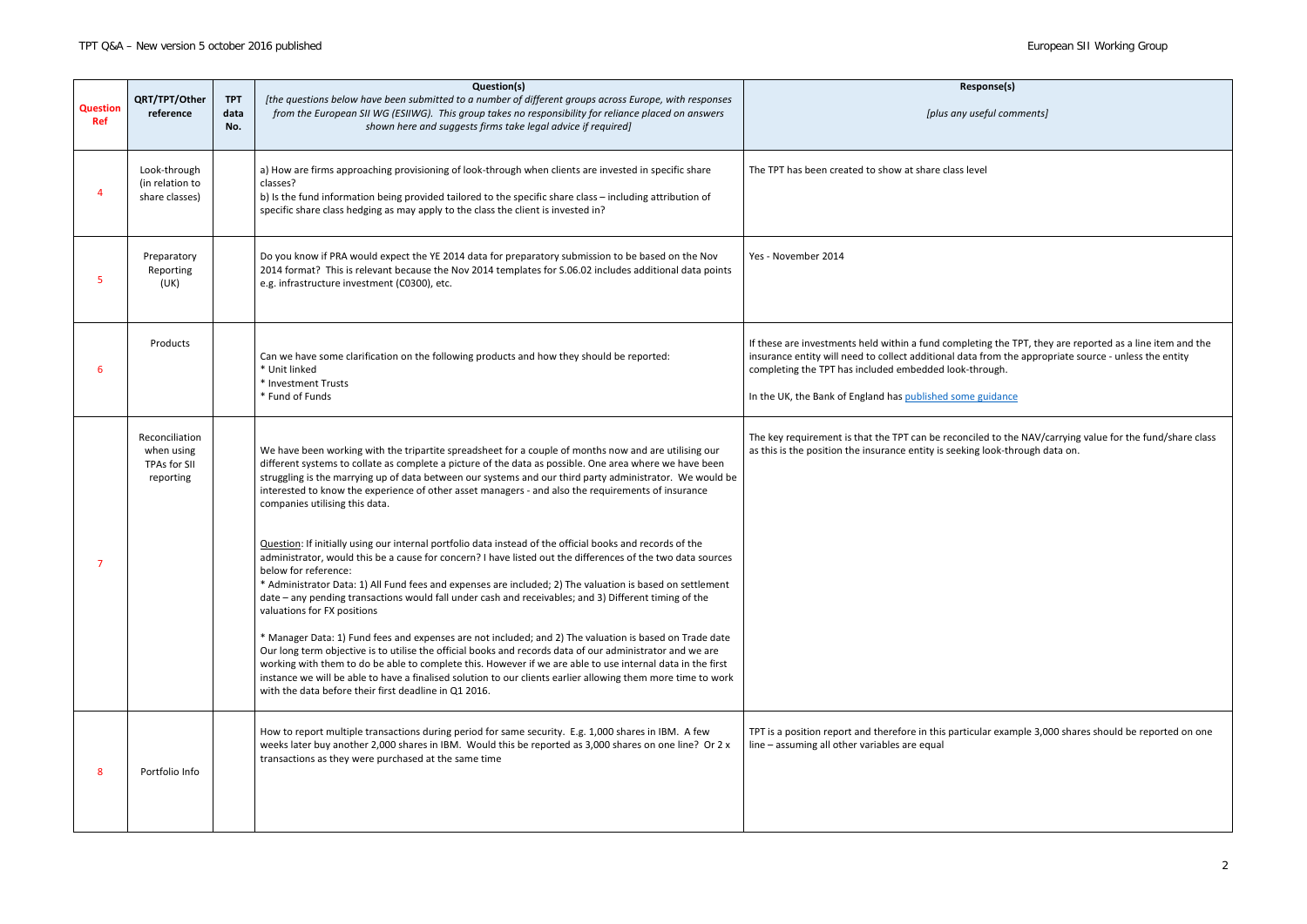## **Response(s)**

*[plus any useful comments]*

to capture shares or bonds issued by utility companies nfrastructure investment".

ECAI. Not all ECAI make a distinction between 'local' n the question, 'local' appears the more appropriate

te of acquisition/establishing the contract; although

artificial date, which has been defined in the July 2015

Is C0200 and CO210 the log does appear to be r swaps, but this does need to be seen in the context derivatives into "pair components"

inany lines as required to disclose variables

ok-through QRT and input. For standard formula SCR<br>CR

nual roll from opening position during financial year

| <b>Question</b><br>Ref | QRT/TPT/Other<br>reference        | <b>TPT</b><br>data<br>No. | Question(s)<br>[the questions below have been submitted to a number of different groups across Europe, with responses<br>from the European SII WG (ESIIWG). This group takes no responsibility for reliance placed on answers<br>shown here and suggests firms take legal advice if required]                                                                                                                                                                                                                                                                                                                                                                                            | Respor<br>[plus any usefi                                                                                                                                                                                                                                                                        |
|------------------------|-----------------------------------|---------------------------|------------------------------------------------------------------------------------------------------------------------------------------------------------------------------------------------------------------------------------------------------------------------------------------------------------------------------------------------------------------------------------------------------------------------------------------------------------------------------------------------------------------------------------------------------------------------------------------------------------------------------------------------------------------------------------------|--------------------------------------------------------------------------------------------------------------------------------------------------------------------------------------------------------------------------------------------------------------------------------------------------|
| 9                      | S.06.02                           |                           | Infrastructure Investment - Are there any more specific guidelines to this? E.g. text says "Infrastructure<br>investment is defined as investments in or loans to  electricity distribution" - does this mean a bond<br>issued by a pure utility provider i.e. Scottish Power classify as an infrastructure investment? By the looks<br>of it, EIOPA have not yet settled on final definitions for this - they're aiming to report back summer 2015.<br>We have classified everything as a non-infrastructure investment until we get guidance $-$ is that an OK<br>approach?                                                                                                            | General consensus: this categorisation not intended to<br>and it was intended to classify these as: "9 - Not an inf                                                                                                                                                                              |
| 10                     | S.06.02 - List of<br>assets       |                           | As regards 'External rating' The log file requires disclosure of: "Rating of the asset at the reporting<br>reference date issued by the nominated credit assessment institution (ECAI)" Should the rating disclosed<br>here be the global rating or the local rating provided by the ECAI agency? It is our understanding that a<br>global rating attaches a country risk to a security whereas a local rating does not.  Whilst it would appear<br>that the global rating will be the most relevant for group reporting, would this be the case if the security is<br>situated in the same country as the Solvency II parent. What approach are firms adopting with respect to<br>this? | The exact definition of credit ratings varies between E<br>and 'global' ratings. However, based on the details in<br>selection.                                                                                                                                                                  |
| 11                     | S.08.01                           |                           | Derivative transactions QRT refers to cashflows from Inception. This does not make sense, we are<br>assuming since start of the period what do other propose                                                                                                                                                                                                                                                                                                                                                                                                                                                                                                                             | The regulations state as at date of inception $-$ i.e. date<br>this can only be where available.                                                                                                                                                                                                 |
| 12                     | $S.08.01 -$<br><b>Derivatives</b> |                           | What maturity date to use for Total Return Swaps (held currently in OEICs) that have underlying<br>basket/equities and therefore no real maturity? Currently the OEICs have TRS asset with a "basket" of<br>equities held as the underlying, which obviously has no maturity. Should this be as at year end and rolled<br>forward each year or a default perpetual date (2049?) Is there an SII perspective on this? A preferred<br>method?                                                                                                                                                                                                                                              | If there is no maturity date, then will need to use an a<br>ITS as 9999-12-31<br>(Note: this is not required for OEICs.)                                                                                                                                                                         |
| 13                     | S.08.01 - Open<br>derivatives     |                           | Our interpretation of the log to this template is that all types of swap should be reported in a single line in<br>this template rather than each leg being reported on a separate line.  This is consistent with the<br>requirement in the log with respect to cells C0200 and C0210 that: "In the cases where the settlement is<br>made on a net basis then only one of the items C0200 and C0210 shall be reported." If each leg of a swap<br>were reported on a separate line and settled net then it would not be possible to report on a net basis as<br>required by the log.                                                                                                      | (i)<br>As noted in the question as regards cells<br>suggesting a single line presentation for :<br>of the requirement to analyse currency o<br>The regulations request reporting by as r<br>(ii)<br>The TPT addresses the needs of both loo<br>(iii)<br>- 2 legs to enable assessment within SCR |
| 14                     | S.09.01 (QRT)<br>Gain/Loss        |                           | Gain/Loss definition: Net gains and losses resulting from assets sold during the year. Also applicable to<br>derivatives. These gains and losses are calculated as the difference between selling value and Solvency II<br>value at the end of the prior reporting period (or, in case of investments acquired during the period, the<br>cost value).<br>Is it really the intention that book costs should be rebased each quarter (for quarterly reporting) and<br>annually (for annual reporting) with subsequent trades taken into account using the relevant accounting<br>basis to calculate realised gain/loss?                                                                    | The QRTs do not refer to quarterly re-basing, but annu                                                                                                                                                                                                                                           |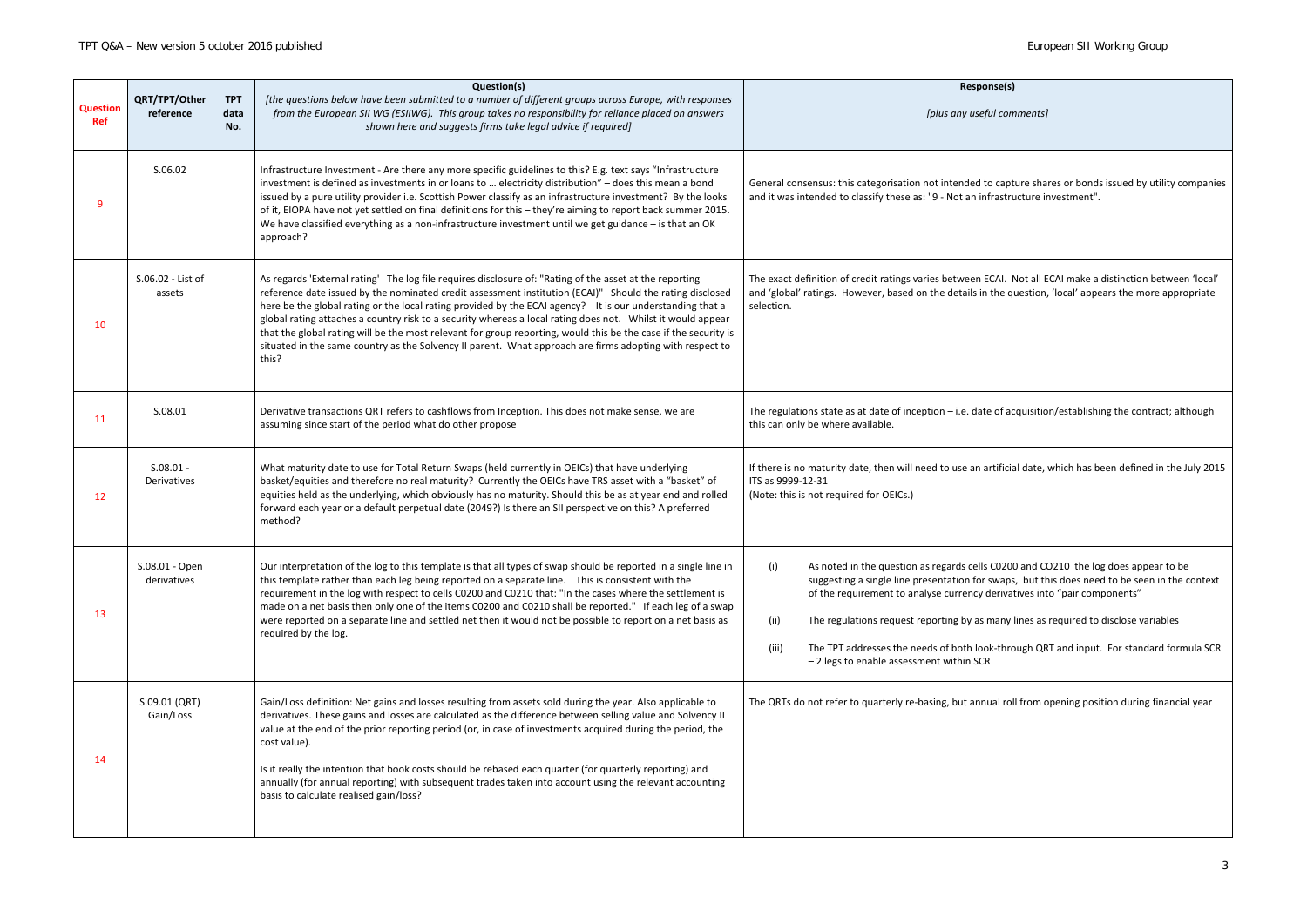| <b>Response(s)</b><br>[plus any useful comments]                                                                                                                                                                                                                                                                                                                                   |  |  |  |  |
|------------------------------------------------------------------------------------------------------------------------------------------------------------------------------------------------------------------------------------------------------------------------------------------------------------------------------------------------------------------------------------|--|--|--|--|
| This field has been redefined in the July 2015 ITS and is now 'earned income'                                                                                                                                                                                                                                                                                                      |  |  |  |  |
|                                                                                                                                                                                                                                                                                                                                                                                    |  |  |  |  |
| Cashflows can be discounted in determining the value.<br>(i)                                                                                                                                                                                                                                                                                                                       |  |  |  |  |
| (ii)<br>It should be on a fair-value basis, which is consistent with the Accounting Standards<br>definition                                                                                                                                                                                                                                                                        |  |  |  |  |
| Version 3.0 published on 13 October 2015<br>The European SII WG aim to keep the TPT as stable as possible – no further plans to reissue the TPT until at<br>least end of Q2/2016                                                                                                                                                                                                   |  |  |  |  |
| 1. The TPT is guidance to assist asset managers understand data requests from this insurance clients<br>2. This depends on whether the asset manager actually manages the fund or not, but the TPT can cater for<br>embedded look-through<br>3. There are no plans for the European SII WG to do this, but firms/third parties may want to consider their<br>own unique identifier |  |  |  |  |
| The July 2015 ITS defines such a date to be shown as 9999-12-31                                                                                                                                                                                                                                                                                                                    |  |  |  |  |
| 1. The completion of fields is dependent on the asset type - EIOPA template S.06.02 is very specific<br>2 & 3. They should be included as required for control purposes - as without them you may not reconcile<br>to the NAV                                                                                                                                                      |  |  |  |  |
| Leave it blank                                                                                                                                                                                                                                                                                                                                                                     |  |  |  |  |
|                                                                                                                                                                                                                                                                                                                                                                                    |  |  |  |  |

| <b>Question</b><br><b>Ref</b> | QRT/TPT/Other<br>reference                        | <b>TPT</b><br>data<br>No. | Question(s)<br>[the questions below have been submitted to a number of different groups across Europe, with responses<br>from the European SII WG (ESIIWG). This group takes no responsibility for reliance placed on answers<br>shown here and suggests firms take legal advice if required]                                                                                                                                                                                                                                                                                             | Response(s)<br>[plus any useful comments]                                                                                                                                                                                                                                                                                                                                       |
|-------------------------------|---------------------------------------------------|---------------------------|-------------------------------------------------------------------------------------------------------------------------------------------------------------------------------------------------------------------------------------------------------------------------------------------------------------------------------------------------------------------------------------------------------------------------------------------------------------------------------------------------------------------------------------------------------------------------------------------|---------------------------------------------------------------------------------------------------------------------------------------------------------------------------------------------------------------------------------------------------------------------------------------------------------------------------------------------------------------------------------|
| 15                            | S.09.01<br>(QRT)Income                            |                           | Income definition: Amount of interest received and accrued at the end of the reporting period. Includes<br>also interest received when the asset is sold or matured. Applicable to coupon and interest paying assets<br>such as bonds, loans and deposits.<br>Should we be deducting interest accrued on assets at the beginning of the period and, where a purchase<br>has been made during the period, the accrued interest purchased?                                                                                                                                                  | This field has been redefined in the July 2015 ITS and is now 'earned income'                                                                                                                                                                                                                                                                                                   |
| 16                            | $S.10.01 -$<br>Securities<br>Lending and<br>Repos |                           | How do you determine the Solvency II value of a Repo or securities lending contract?                                                                                                                                                                                                                                                                                                                                                                                                                                                                                                      | Cashflows can be discounted in determining the value.<br>(i)<br>It should be on a fair-value basis, which is consistent with the Accounting Standards<br>(ii)<br>definition                                                                                                                                                                                                     |
| 17                            | TPT Version 3.0                                   |                           | Is the European WG planning to makes changes and/or issue another template in the near future?                                                                                                                                                                                                                                                                                                                                                                                                                                                                                            | Version 3.0 published on 13 October 2015<br>The European SII WG aim to keep the TPT as stable as possible - no further plans to reissue the TPT until a<br>least end of Q2/2016                                                                                                                                                                                                 |
| 18                            | TPT (General)<br>- use of the<br>table            |                           | 1. Is there any information which could help explain the difference between the standardised look-through<br>templates and open protocol?<br>2. Was the template designed to include embedded look-through?<br>3. Some clients are looking to consume this data systematically and have pointed out that there is no<br>unique key included in the template - could this be created?                                                                                                                                                                                                      | 1. The TPT is guidance to assist asset managers understand data requests from this insurance clients<br>2. This depends on whether the asset manager actually manages the fund or not, but the TPT can cater fo<br>embedded look-through<br>3. There are no plans for the European SII WG to do this, but firms/third parties may want to consider the<br>own unique identifier |
| 19                            | TPT (General)<br>- date format                    |                           | Tripartite currently specifies the maturity date of perpetual bonds should as '99999999'. As this is a date<br>field, I would expect the value to fail systems validation. We should use a valid date. The current version<br>has the date format for perpetual bonds as '31/12/9999' The version under consultation has the date<br>format for perpetual bonds as '9999-12-31'<br>Can I suggest we adopt whichever EIPOA format prevails?                                                                                                                                                | The July 2015 ITS defines such a date to be shown as 9999-12-31                                                                                                                                                                                                                                                                                                                 |
| 20                            | TPT (General)                                     |                           | 1. Could you confirm the Quantity and Nominal Amount fields, would they be the same value? Are these<br>values the number of shares held in security?<br>2. Are other Asset Managers intending to include Other Assets and Liabilities in their files? (Other Assets<br>and Liabilities are Income and Expenses etc.)<br>3. The template and QRT S.06.03 are not clear on whether the other assets and liabilities data is to be<br>included or not. It is mostly from a reconciliation angle we are looking at this and being able to reconcile<br>the data for S.06.03 back to S.06.02. | 1. The completion of fields is dependent on the asset type - EIOPA template S.06.02 is very specific<br>2 & 3. They should be included as required for control purposes - as without them you may not reconcile<br>to the NAV                                                                                                                                                   |
| 21                            | TPT (General)<br>- LEI missing                    |                           | Could you confirm what code should be used if there is no LEI code available? Would this be a CIC code or<br>just an internal code?                                                                                                                                                                                                                                                                                                                                                                                                                                                       | Leave it blank                                                                                                                                                                                                                                                                                                                                                                  |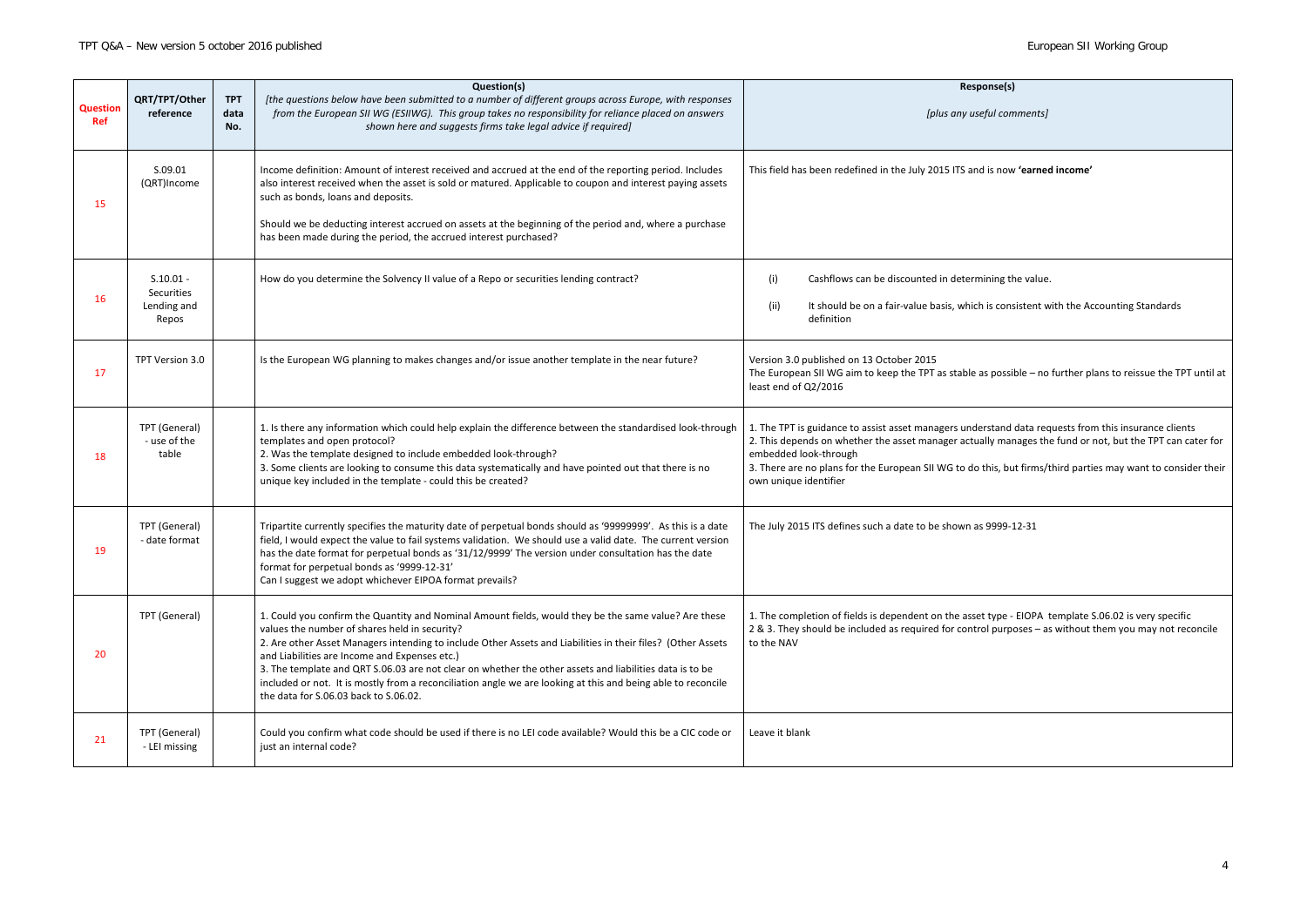| <b>Question</b><br>Ref | QRT/TPT/Other<br>reference                 | <b>TPT</b><br>data<br>No. | Question(s)<br>[the questions below have been submitted to a number of different groups across Europe, with responses<br>from the European SII WG (ESIIWG). This group takes no responsibility for reliance placed on answers<br>shown here and suggests firms take legal advice if required]                                                                                                                                                                                                                                                                                                                                                                                      | Respo<br>[plus any use]                                                                                                                                                                                                                                                                                                                                                                                                    |
|------------------------|--------------------------------------------|---------------------------|------------------------------------------------------------------------------------------------------------------------------------------------------------------------------------------------------------------------------------------------------------------------------------------------------------------------------------------------------------------------------------------------------------------------------------------------------------------------------------------------------------------------------------------------------------------------------------------------------------------------------------------------------------------------------------|----------------------------------------------------------------------------------------------------------------------------------------------------------------------------------------------------------------------------------------------------------------------------------------------------------------------------------------------------------------------------------------------------------------------------|
| 22                     | TPT (General)<br>-fund or share<br>class   |                           | Can someone confirm if this is at fund or share class level?<br>Share class level does not make sense to us as assets listed will be for full fund. Additionally, investments<br>in multiple share class would warrant multiple tripartite feeds to cover each share class invested in with<br>same assets reported for each share class.                                                                                                                                                                                                                                                                                                                                          | The template assumes reporting at share class level a                                                                                                                                                                                                                                                                                                                                                                      |
| 23                     | TPT (General)<br>-optional fields          |                           | Where data fields are marked as 'optional' in the TPT template, are these fields truly optional or are all<br>fields including the 'optional' data fields being treated as mandatory for reporting purposes?                                                                                                                                                                                                                                                                                                                                                                                                                                                                       | The TPT is for guidance and should allow asset manag<br>instances, optional fields are supporting alternative a<br>fields sit outside of the main look-through QRT/SCR in                                                                                                                                                                                                                                                  |
| 24                     | TPT (General)<br>- currency<br>hedging     |                           | Currently, our in-house system only capture fund level look through. Any currency hedged is carried out by<br>custodian at the share class level and hence when we provide look- through data to clients, the currency<br>hedging instrument will not be included. Obviously, clients will need the currency hedged information for<br>Pillar 1 and Pillar 3 purpose. The key challenges seems to be:<br>1. Data (e.g. forward currency contract) is not kept by asset manager but the custodian of the mutual fund<br>2. The currency hedged instrument potentially may cover more than one fund and need to be allocated to<br>individual share class synthetically by custodian | Need to collect this from the custodian in order to cal<br>The insurance entity will need the necessary compon<br>to the carrying value.                                                                                                                                                                                                                                                                                   |
| 25                     | <b>TPT General</b><br>(Missing<br>Fields?) |                           | Fields not present in the template that are needed by insurers to populate QRTs<br>"Infrastructure investment " designation (S.06.02.g / C0300)<br>Securitisation details: (in S.07.01.b)<br>Collateral value (C0130)<br>0<br>Collateral portfolio (C0140)<br>0<br>Attachment point (C0180)<br>0<br>Detachment point (C0190)<br>0<br>Derivative transactions (in S.08.02.b / S.08.02.f / S.08.02.g)<br>Use of derivative (C0110), derivative premium received (C0160) and paid (C0150) to date                                                                                                                                                                                     | The main purpose of the TPT is to provide guidance to<br>might request on their collective investment holdings<br>calculation under the standard model and pillar 3 rep<br>additional data points to assist insurance entities on t<br>vehicle it is not specifically designed to meet the full r<br>(directly held assets). The fields identified in the ques<br>are only required for the directly held assets, these ar |
| 26                     | <b>TPT Field</b>                           | 5                         | Net asset valuation of the portfolio or the share class in portfolio currency -Should this net asset be<br>the NAV of the insurance company's investment in the share class of the fund;<br>(i)<br>the NAV of the whole share class regardless of the insurance company's share of the share<br>(ii)<br>class; or<br>the NAV of the whole fund regardless of the insurance company's share of the fund<br>(iii)                                                                                                                                                                                                                                                                    | This should be (ii) the NAV of the whole share class re<br>share class as the template may be used by multiple i<br>responsible for apportioning the information to refleo                                                                                                                                                                                                                                                 |
| 27                     | <b>TPT Field</b>                           | 8b                        | Total Number of Shares - Does that number refer to the number of shares outstanding for (i) what the<br>insurer owns of the fund; (ii) the number of outstanding units of the share class; (iii) the number of<br>outstanding units of the fund                                                                                                                                                                                                                                                                                                                                                                                                                                    | This is (ii) the number of outstanding units of the share<br>their apportionment.                                                                                                                                                                                                                                                                                                                                          |

# onse(s) *[plus any useful comments]* and has been designed this way gers to consider which fields to complete. In some approaches to the SCR calculation. Other optional inputs 'data set'; or have an element of materiality. alculate the NAV. nents to fully assess exposures and to reconcile back to fund managers as to the data an insurance entity s on a 'look-through' basis for input into the SCR porting (S.06.03). Whilst the TPT contains some the S.06.02 disclosure of the collective investment reporting requirements of a segregated portfolio stion represent a selection of the QRT data fields that are outside of the stated scope of the TPT. egardless of the insurance company's share of the insurance entities. The insurance entity will be ect their ownership share. are class to enable the receiving entity to calculate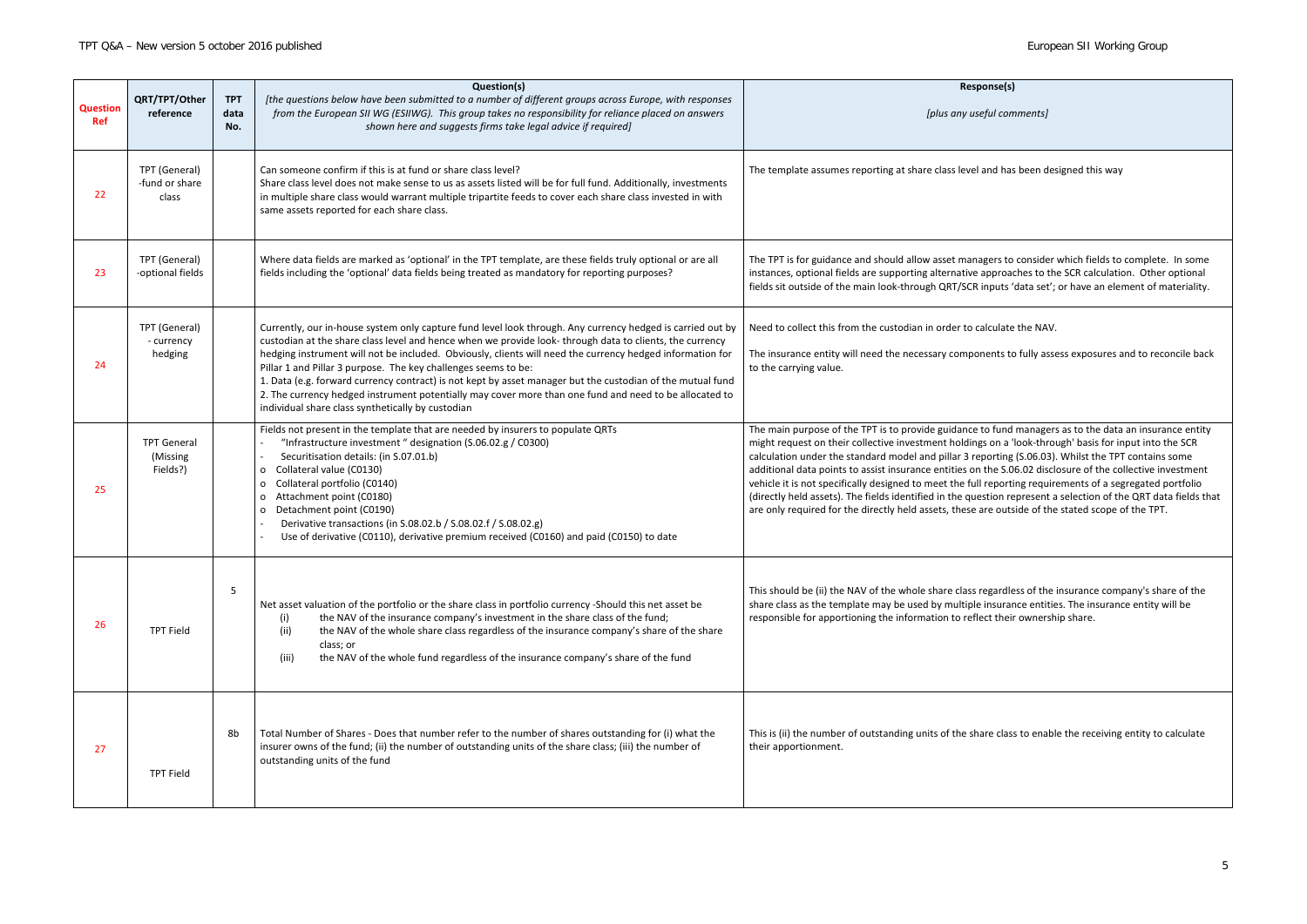| Response(s)                                                                                                                           |
|---------------------------------------------------------------------------------------------------------------------------------------|
| [plus any useful comments]                                                                                                            |
| ver in order to reconcile to the fund/share class NAV, products                                                                       |
|                                                                                                                                       |
|                                                                                                                                       |
| nt is an equity or a bond. If there are "1", it is only means that only<br>n an "EEA" market                                          |
|                                                                                                                                       |
| the output. Currency/Direction is more important than                                                                                 |
| by investor)                                                                                                                          |
| t<br>$\mathcal{E}$<br>) or number of contracts                                                                                        |
| the asset held which when multiplied by the valuation price gives<br>d for all assets for which the preceding field, Quantity, is not |
|                                                                                                                                       |

| <b>Question</b><br><b>Ref</b> | QRT/TPT/Other<br>reference | <b>TPT</b><br>data<br>No. | Question(s)<br>[the questions below have been submitted to a number of different groups across Europe, with responses<br>from the European SII WG (ESIIWG). This group takes no responsibility for reliance placed on answers<br>shown here and suggests firms take legal advice if required]                                                                                                                                                                                                | <b>Response(s)</b><br>[plus any useful comments]                                                                                                                                                                                    |
|-------------------------------|----------------------------|---------------------------|----------------------------------------------------------------------------------------------------------------------------------------------------------------------------------------------------------------------------------------------------------------------------------------------------------------------------------------------------------------------------------------------------------------------------------------------------------------------------------------------|-------------------------------------------------------------------------------------------------------------------------------------------------------------------------------------------------------------------------------------|
| 28                            | <b>TPT Field</b>           | 9                         | Cash - What is the definition for Cash? Is it settled cash only? I.e. what about cash transactions that we<br>know will be settled tomorrow?                                                                                                                                                                                                                                                                                                                                                 | Cash is the settled cash balance. However in order to reconcile to the fund/share class NAV, products<br>should include receivable/payable.                                                                                         |
| 29                            | <b>TPT Field</b>           | 10<br>90                  | For an instrument with two amounts, should duplicate values be shown for all fields for leg 1 and leg 2?                                                                                                                                                                                                                                                                                                                                                                                     | Yes                                                                                                                                                                                                                                 |
| 30                            | <b>TPT Field</b>           | 11                        | Do we show the expiry date for each leg?                                                                                                                                                                                                                                                                                                                                                                                                                                                     | Should be populated for both legs                                                                                                                                                                                                   |
| 31                            | <b>TPT Field</b>           | 13                        | Economic zone of quotation place: In the report, there are only "1". Is it linked to the nature                                                                                                                                                                                                                                                                                                                                                                                              | It is not linked to whether the instrument is an equity or a bond. If there are "1", it is only means that only<br>security held in the Portfolio is quoted on an "EEA" market                                                      |
| 32                            | <b>TPT Field</b>           | 13<br>53<br>74<br>114     | Do we show the strike rate for each leg? If so, do we need to show the strike inverted $-$ e.g. the USD leg<br>would show a strike of 98 (against JPY) but would we need to show 1/98 on the JPY leg (against USD)?                                                                                                                                                                                                                                                                          | Yes                                                                                                                                                                                                                                 |
| 33                            | <b>TPT Field</b>           | 16                        | A currency option has two 'amounts' the Call amount and the Put amount. Field 16 allows some<br>(i)<br>sort of identifier to be used to identify the different legs. There is no defined identifier to be used<br>- we propose 1 (for the "primary" leg) and 2 (for the "secondary" leg).<br>Grouping Code for multiple leg instruments - could you precise the definition of field 16?<br>(ii)                                                                                              | (i) Will depend on the system generating the output. Currency/Direction is more important than<br>Primary/Secondary<br>(ii) It is Putable by the investor (callable by investor)                                                    |
|                               | <b>TPT Field</b>           | 19                        | There is no field to show whether the option has been Bought or Sold. The best solution I can think of<br>would be to say that if both 'amounts' in field 19 are positive then the trade is a BUY and if they are both<br>negative then the trade would be a SELL.                                                                                                                                                                                                                           | If Bought, then positive nominal amount<br>) or number of contracts<br>If Sold, then negative nominal amount                                                                                                                        |
| -34                           |                            |                           | <b>Nominal Amount</b><br>It is explicitly defined as Quantity * nominal unit amount. On the other hand, it also says 'Principle amount<br>outstanding measured at par amount, for all assets where this item is relevant, and at nominal amount for<br>CIC = 72, 73, 74, 75 and 79 if applicable' which implies a nominal unit amount of one for bonds, is this<br>correct? For amortising / sinking bonds, should we be taking the current face value (rather than original<br>face value)? | Nominal amount represents the size of the asset held which when multiplied by the valuation price gives<br>the total Solvency II value. It is populated for all assets for which the preceding field, Quantity, is not<br>relevant. |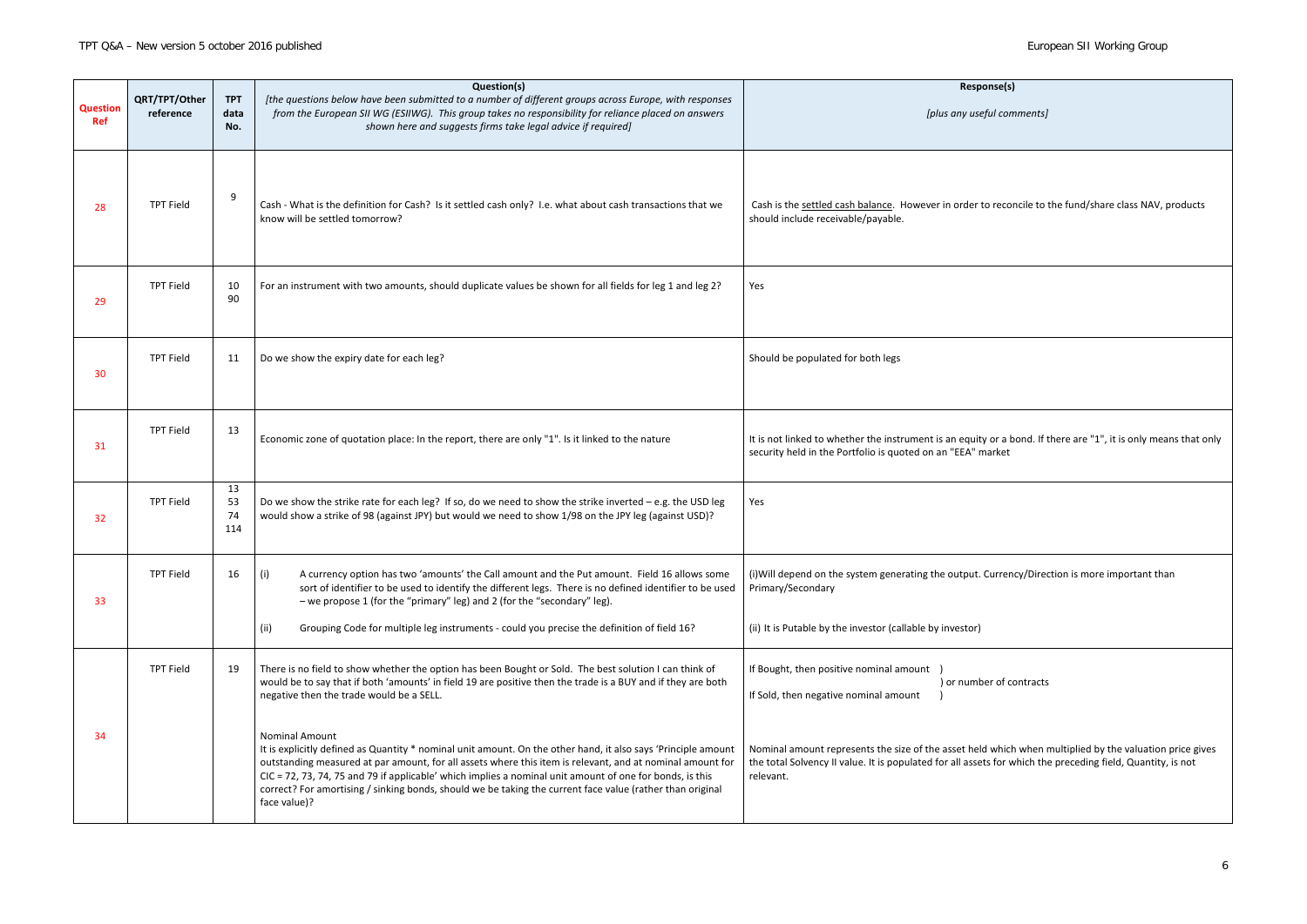| Response(s)<br>[plus any useful comments]                                                  |
|--------------------------------------------------------------------------------------------|
| he number if underlying assets in the contract. The way contract<br>used for Index Futures |
| any lines as necessary to give the required information.                                   |
| ts following Solvency II Technical Specifications                                          |
| оe                                                                                         |
| d be reported as "Fixed" - it should read Fixed for zero coupon                            |
| to a capital increase of the issuer when exercised.                                        |
| ered (country of depositary entity)                                                        |
| which the QRT Logs define as 'the localisation of the issuer is<br>uing the asset'         |
| with respect to covered bonds as the CIC 16, 26 and 27.                                    |
| include 16, 26 or 27?<br>3ond                                                              |
| ant securities which have features referenced.                                             |

| <b>Question</b><br>Ref | QRT/TPT/Other<br>reference | <b>TPT</b><br>data<br>No. | Question(s)<br>[the questions below have been submitted to a number of different groups across Europe, with responses<br>from the European SII WG (ESIIWG). This group takes no responsibility for reliance placed on answers<br>shown here and suggests firms take legal advice if required]                                                                                                             | Response(s)<br>[plus any useful comments]                                                                                                                                                                                 |
|------------------------|----------------------------|---------------------------|-----------------------------------------------------------------------------------------------------------------------------------------------------------------------------------------------------------------------------------------------------------------------------------------------------------------------------------------------------------------------------------------------------------|---------------------------------------------------------------------------------------------------------------------------------------------------------------------------------------------------------------------------|
| 35                     | <b>TPT Field</b>           | 20                        | Contract size for derivatives - what is the definition of the fields "index * tick size * quantity "?                                                                                                                                                                                                                                                                                                     | The QRT indicates that this represents the number if underlying assets in the contract. The way contract<br>size is defined varies according to type<br>e.g. Index x Tick Size x Quantity - can be used for Index Futures |
| 36                     | <b>TPT Field</b>           | 21<br>27<br>29<br>73      | Should we populate all fields against leg 1, and only populate leg 2 values where appropriate?                                                                                                                                                                                                                                                                                                            | EIOPA has stated need to populate as many lines as necessary to give the required information.                                                                                                                            |
| 37                     | <b>TPT Field</b>           | 26                        | Market exposure is not defined for all instrument types.                                                                                                                                                                                                                                                                                                                                                  | It should be populated for all instruments following Solvency II Technical Specifications                                                                                                                                 |
| 38                     | <b>TPT Field</b>           | 27<br>-28                 | How should this be calculated?<br>Our proposal is to use the valuation for the exposure of currency options.                                                                                                                                                                                                                                                                                              | Market practice varies by instrument type<br>Agree this is a possible approach                                                                                                                                            |
| 39                     | <b>TPT Field</b>           | 32                        | Interest rate type - in the case of a zero coupon, should this field read "Fixed" or should it be kept empty?                                                                                                                                                                                                                                                                                             | The value for a zero coupon bond should be reported as "Fixed" - it should read Fixed for zero coupon                                                                                                                     |
| 40                     | <b>TPT Field</b>           | 42                        | Issuer / bearer option exercise - what would bonds with an option look like, that lead to an increase of<br>capital of the issuer when exercised? Can you give an example of a bond with an embedded call option<br>where the investor has the option to buy additional bonds? Can you give an example of a bond with an<br>embedded put option where the issuer has the option to sell additional bonds? | It refers to loans with options that lead to a capital increase of the issuer when exercised.<br>It is a Putable by the Issuer<br>(callable by investor)                                                                  |
| 41                     | <b>TPT Field</b>           | 52                        | Issuer Country - which country has to be used for the cash accounts?                                                                                                                                                                                                                                                                                                                                      | The country where the account is registered (country of depositary entity)                                                                                                                                                |
| 42                     | <b>TPT Field</b>           | 53<br>87                  | Which Country Code should be used in setting this field e.g. Country of Incorporation or Country of Risk?                                                                                                                                                                                                                                                                                                 | The Country of Issue should be used, in which the QRT Logs define as 'the localisation of the issuer is<br>assessed by the address of the entity issuing the asset'<br>Therefore use Country of Incorporation.            |
| 43                     | <b>TPT Field</b>           | 55                        | Covered / not covered - can this field be derived from the CIC code 16, 26 and 27? Are covered bonds<br>subject to specific law (CIC 27) part of the population of this field?                                                                                                                                                                                                                            | This field contains the same information with respect to covered bonds as the CIC 16, 26 and 27.<br>Question to ask: is it covered in order to include 16, 26 or 27?<br>Otherwise it can simply be viewed as a Bond       |
| 44                     | <b>TPT Field</b>           | 57<br>58                  | Explicit guarantee by the country of issue and Subordinated debt<br>Can you please confirm whether these fields must be provided for (i) all bond investments; or (ii) for<br>securitisations only.                                                                                                                                                                                                       | Fields should be completed for all relevant securities which have features referenced.                                                                                                                                    |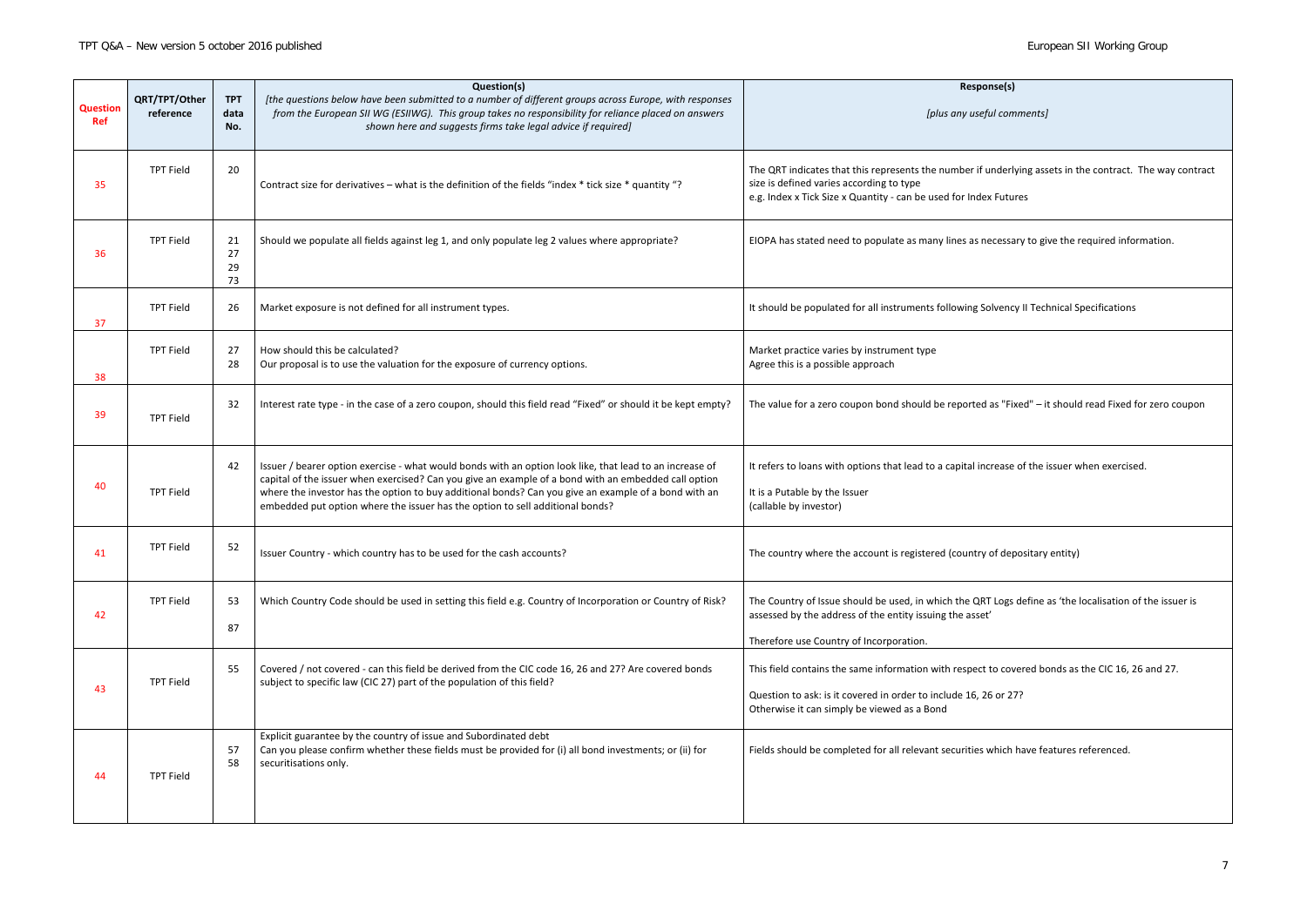*[plus any useful comments]*

nvertibles. The concordance factor is the number of ne number of underlying assets per option contract.

ding on contracts/instrument

ade date should be reported

asset - the field is not populated unless there is an

anderlying the derivative then populate with 1.1 or 1.5

epend on the nature of the Swap (1 - interest rate, 2

of row 86 will mean row 73 is not required

inderlying is an equity, then C of Q is required; if a derlying asset)

modified duration' within the QRTs.

lefinition:

vity could be the credit DV01: the change in value of ithe underlying credit spread(s)."

| <b>Question</b><br><b>Ref</b> | QRT/TPT/Other<br>reference | <b>TPT</b><br>data<br>No. | Question(s)<br>[the questions below have been submitted to a number of different groups across Europe, with responses<br>from the European SII WG (ESIIWG). This group takes no responsibility for reliance placed on answers<br>shown here and suggests firms take legal advice if required]                                                                                                                                                                                                                                                                                                                                                    | Respo<br>[plus any use                                                                                                                                                                                                                                         |
|-------------------------------|----------------------------|---------------------------|--------------------------------------------------------------------------------------------------------------------------------------------------------------------------------------------------------------------------------------------------------------------------------------------------------------------------------------------------------------------------------------------------------------------------------------------------------------------------------------------------------------------------------------------------------------------------------------------------------------------------------------------------|----------------------------------------------------------------------------------------------------------------------------------------------------------------------------------------------------------------------------------------------------------------|
| 45                            | <b>TPT Field</b>           | 62                        | Conversion factor (convertibles)/ concordance factor /parity (options) - what is the definition of the field?<br>What is the requirement of the field? Does the field relate to conversion ratio or conversion price of a<br>convertible bond?                                                                                                                                                                                                                                                                                                                                                                                                   | The field relates to the conversion ratio in case of cor<br>underlying assets per future contract. The parity is th<br>It is always a ratio - will see a different name depend                                                                                 |
| 46                            | <b>TPT Field</b>           | 66                        | Maturity date OTC - Which date should be used in this field?<br>Several possible dates (ex-future : ZM5201557 last trade date / last delivery date)                                                                                                                                                                                                                                                                                                                                                                                                                                                                                              | The example shown in the question shows the last tra                                                                                                                                                                                                           |
| 47                            | <b>TPT Field</b>           | 67                        | CIC code of the underlying asset<br>Can you please provide guidance on the relevant CIC code to employ for the underlying of the following<br>derivatives?<br>Interest rate swaps and LIBOR floors/caps: should the underlying be 7.3 ('other deposits',<br>1.<br>standing here for LIBOR); D.2 (interest rate swaps), or another CIC?<br>FX forwards: should the CIC be the one of the derivative itself (E.2 $-$ FX forward), in the absence of<br>2.<br>a CIC for the underlying?<br>Treasury bond futures: A.2 (interest rate futures), or 1.1 (government bonds)<br>3.<br>Swaptions: B.6 (swaptions), C.6 (swaptions), or D.1 (swaps)<br>4. | LIBOR is a reference rate not an underlying a<br>1.<br>actual asset.<br>2.<br>As above<br>As there is an actual asset, Treasury bond, u<br>depending on maturity date of underlying.<br>The assignment would be D# where # will de<br>4.<br>currency, 3  etc.) |
| 48                            | <b>TPT Field</b>           | 72                        | Last valuation price of the underlying asset - is this field optional as stated in the comment?                                                                                                                                                                                                                                                                                                                                                                                                                                                                                                                                                  | This only applies to Options                                                                                                                                                                                                                                   |
| 49                            | <b>TPT Field</b>           | 73                        | Country of quotation of the underlying asset - is this field optional as stated in the comment?                                                                                                                                                                                                                                                                                                                                                                                                                                                                                                                                                  | This only applies to Futures<br>Note: there are some scenarios where a completion<br>Country of Quotation versus Issuer Country - if the u<br>bond then need Country of Issuer (not country of und                                                             |
| 50                            | <b>TPT Field</b>           | 90<br>91                  | Modified Duration to maturity date and Modified duration to next option exercise date<br>Can you please provide guidance as to whether the simple modified duration of the instrument (which is<br>neither 'to maturity date' nor 'to next option exercise date', but rather option-adjusted) can be used for<br>field 90 and 91. The EIOPA QRTs include this measure of duration (S.06.02.g / C0360), which cannot be<br>derived from template fields 90/91                                                                                                                                                                                     | Field 90 is consistent with the definition of 'residual r<br>Field 91 should be populated only where relevant.                                                                                                                                                 |
| 51                            | <b>TPT Field</b>           | 92                        | Credit sensitivity - the definition of this field in the template is "spread derived by dirty price - 90 and 91".<br>It is difficult to understand the economic meaning of this formula. Can you please elaborate? Or is it<br>possible to report here the spread duration instead? Spread duration is the quantity that an insurance<br>company must use to calculate its spread SCR, so it would make sense to have it part of the template<br>report.                                                                                                                                                                                         | Here is an example which may assist to explain the do<br>"In the example of a credit default swap, this sensitiv<br>the credit default swap for a 1 basis point increase in                                                                                    |
| 52                            | <b>TPT Field</b>           | 95                        | There are no fields to show the premium amounts. These are effectively the 'cost' of the option and<br>would form part of an assessment of their return.                                                                                                                                                                                                                                                                                                                                                                                                                                                                                         | There are not required - see S.08.01/S.08.02                                                                                                                                                                                                                   |

## onse(s)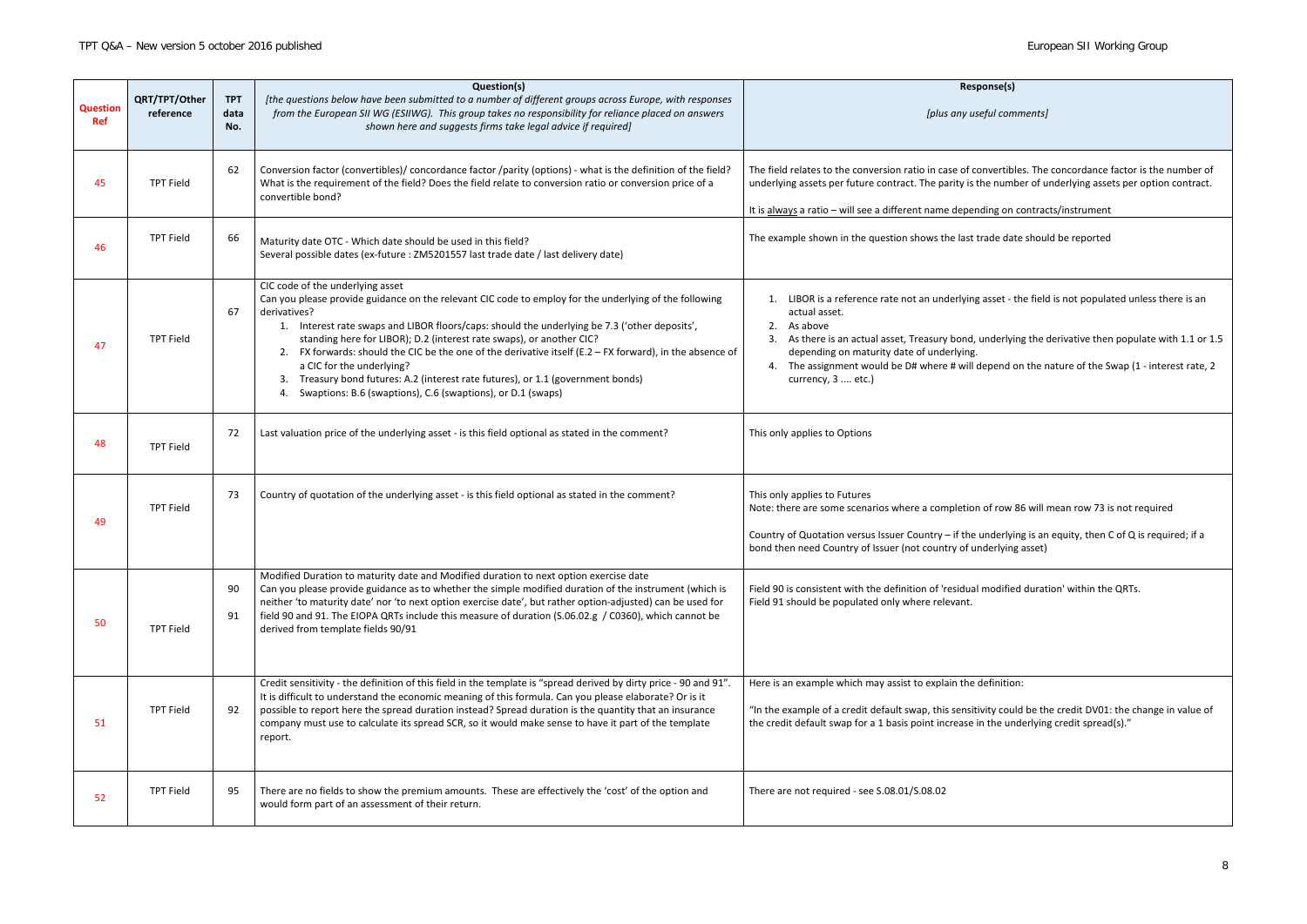| <b>Question</b><br><b>Ref</b> | QRT/TPT/Other<br>reference | <b>TPT</b><br>data<br>No. | Question(s)<br>[the questions below have been submitted to a number of different groups across Europe, with responses<br>from the European SII WG (ESIIWG). This group takes no responsibility for reliance placed on answers<br>shown here and suggests firms take legal advice if required]                                                                                                                                                                                                                                                                                                                                                   | Respo<br>[plus any use                                                                                                                                                                                                                                                                   |
|-------------------------------|----------------------------|---------------------------|-------------------------------------------------------------------------------------------------------------------------------------------------------------------------------------------------------------------------------------------------------------------------------------------------------------------------------------------------------------------------------------------------------------------------------------------------------------------------------------------------------------------------------------------------------------------------------------------------------------------------------------------------|------------------------------------------------------------------------------------------------------------------------------------------------------------------------------------------------------------------------------------------------------------------------------------------|
| 53                            | <b>TPT Field</b>           | 112                       | For credit rating, what hierarchy should be used? E.g. if we have S&P/Moody's and Fitch rating for the<br>same security which one do you want us to report? Or do we report an average of some sort?<br>Do you expect the "average" credit rating used to fill the CQS to be in this field? Therefore middle of<br>three/lower of two?                                                                                                                                                                                                                                                                                                          | There is No hierarchy - everyone can use as many or<br>more than three rating agencies.<br>The EIOPA regulations discuss the use of issue rating.<br>issuer is used.                                                                                                                     |
| 54                            | <b>TPT Field</b>           | 115                       | Fund Issuer Code (S.06.02)<br>Can you please provide guidance as to which 'entity' should be referred to here for a fund investment:<br>The sub-fund (e.g. global equities fund of a SICAV platform)<br>(i)<br>(ii)<br>The legal fund umbrella (in the example above, the SICAV platform)<br>(iii) The manager of the fund                                                                                                                                                                                                                                                                                                                      | In line with requirement on: 'regarding CIC category 4<br>code is the code of the fund manager'                                                                                                                                                                                          |
| 55                            | <b>TPT Field</b>           | 123                       | Fund CIC code - will there be a CIC code available at Fund/portfolio level - our provider is saying this is a<br>security level field not portfolio level value?                                                                                                                                                                                                                                                                                                                                                                                                                                                                                | (i) As CIC codes include a category for investment fun<br>portfolio level for funds, but not for separate account<br>assuming it is a fund.                                                                                                                                              |
| 56                            | <b>TPT Field</b>           | 123a                      | (i)<br>Fund Custodian Country - is it the country of the custodian of the assets held by the fund or<br>the country where the shares are held in custody by the investors? The latter scenario should<br>include registrar schemes.<br>(ii)<br>Do you expect there to be a CIC code available at Fund/portfolio level? our provider is saying<br>this is a security level field not portfolio level value                                                                                                                                                                                                                                       | (i)<br>As this is a fund data exchange template<br>custodian. If an insurer held the asset d<br>need. If the fund is in turn held by the o<br>report, then they have that info themse<br>123 fund CIC is at the fund/share class le<br>(ii)<br>security for which they are required to r |
| 57                            | <b>TPT Field</b>           | 129                       | Valuation Yield - (Valuation Yield of the interest rate instrument) – is this Yield to Worst? – i.e. the lowest<br>potential yield that can be received on a bond without the issuer actually defaulting. The yield to worst is<br>calculated by making worst-case scenario assumptions on the issue by calculating the returns that would<br>be received if provisions, including prepayment, call or sinking fund, are used by the issuer. This metric is<br>used to evaluate the worst-case scenario for yield to help investors manage risks and ensure that specific<br>income requirements will still be met even in the worst scenarios. | The yield is used to value the instrument. Therefore                                                                                                                                                                                                                                     |
| 58                            | <b>TPT Field</b>           | 130                       | Valuation Z spread - Issuer Spread calculated from Z-Coupon IRS curve of quotation currency - is this the<br>same as OAS? - i.e. "measurement of the spread of a fixed-income security rate and the risk-free rate of<br>return, which is adjusted to take into account an embedded option. Typically, an analyst would use the<br>Treasury securities yield for the risk-free rate. The spread is added to the fixed-income security price to<br>make the risk-free bond price the same as the bond"                                                                                                                                           | Normally z-spread refers to a spread assuming volatil<br>this is "still being discussed", is there any chance it w<br>spread?                                                                                                                                                            |

# onse(s) *[plus any useful comments]* as few ratings agencies as appropriate. There are also However if this is not available then the rating of 4 – Collective Investments Undertakings, the issuer nds, we understand this to be both security and its. Field 123 specifically asks for the CIC of the fund, e we defined this as the location of the fund directly (as does happen) then they get the info they client's own custodian and that is what they need to elves. level, where the fund is held by an insurer it is a report a CIC it could be the yield to worst

ility is zero, not a spread to a zero coupon curve. As ill move towards the standard market definition of z-